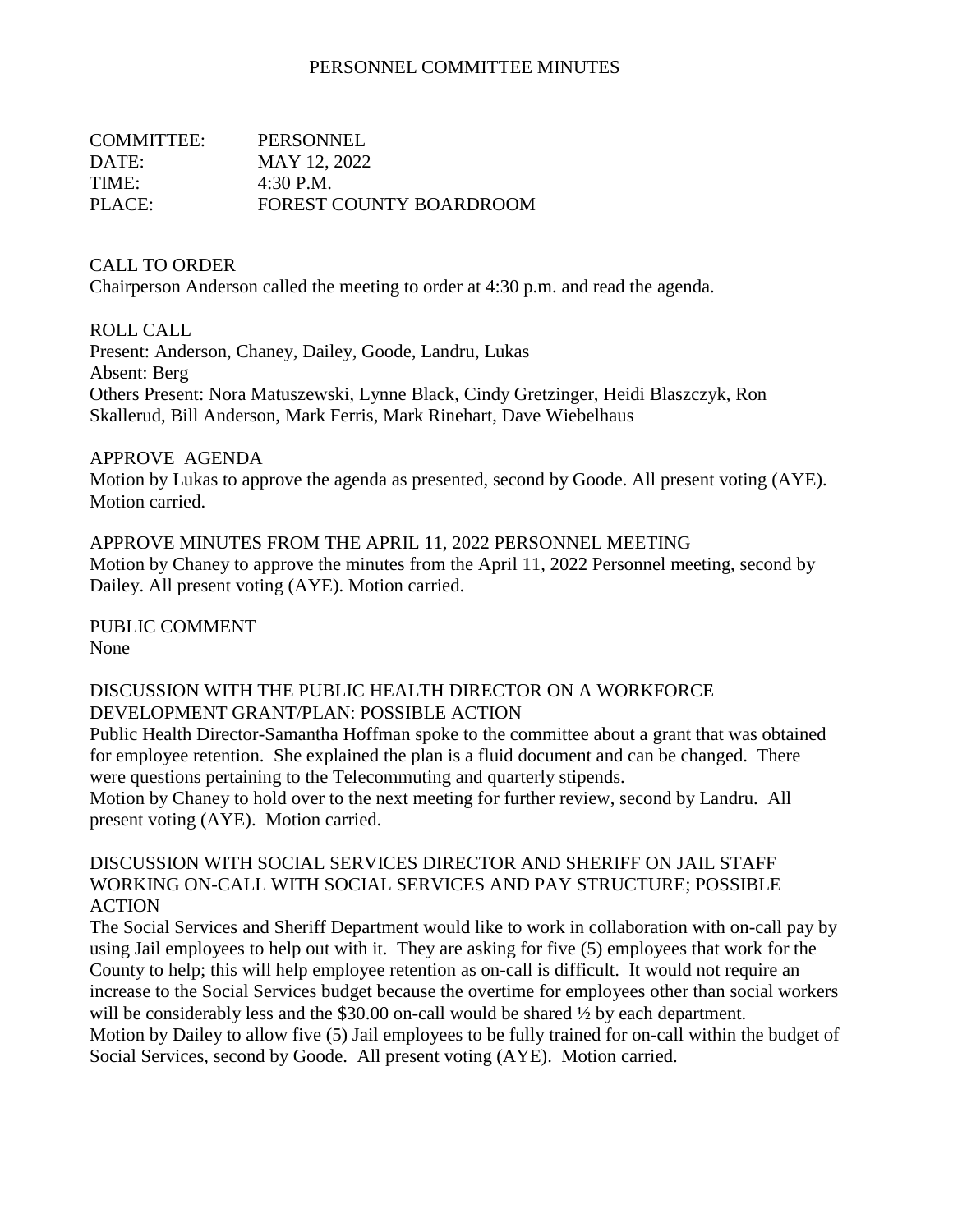CLOSED SESSION: the committee may consider a motion to convene into closed session pursuant to Wis. stat. §19.85(1)(c) "considering employment, promotion, compensation or performance evaluation data of any public employee over which the governmental body has jurisdiction or exercises responsibility, and 19.85(1)(e) "deliberating or negotiating the purchase of public properties, the investing of public funds, or conducting other specified public business whenever competitive or bargaining reasons require a closed session" and §19.85 (1)(f) considering financial, medical, social, or personal histories or disciplinary data of specific persons, preliminary consideration of specific personnel problems or the investigation of specific charges, which, if discussed in public would likely have an adverse effect on the reputation of the person referred to in such data." this closed session relates to:

- Discussion and possible action on Employee Personnel Issues within the Maintenance Department and steps moving forward
- Discussion and possible action on the Highway Shop Superintendent Salary
- Discussion and possible action on waiving the 10% wage reduction for Highway Employee
- Discussion and possible action on the Economic Development Director position and vision moving forward

Motion by Lukas to convene into closed session, second by Chaney: Roll Call Vote: Anderson (AYE), Chaney (AYE), Dailey (AYE), Goode (AYE), Landru (AYE), Lukas (AYE). Motion carried.

# RECONVENE TO OPEN SESSION TO TAKE ACTION, IF APPROPRIATE, ON MATTERS DISCUSSED IN CLOSED SESSION

Motion by Chaney to reconvene to open session, second by Goode. All present voting (AYE). Motion carried.

- Motion by Lukas to accept the resignation of P. Eighmy as Maintenance Supervisor, second by Dailey. All present voting (AYE). Motion carried. Motion by Dailey to promote the current Maintenance Worker (D. Wiebelhaus) to the Maintenance Supervisor position, update the job description to be hourly at \$25.00 per hour, and start him on Monday, May 16, 2022 at the full wage, second by Goode. All present voting (AYE). Motion carried.
- Motion by Chaney to keep the Shop Superintendent salary the same as it is now, second by Dailey. All present voting (AYE). Motion carried.
- Motion by Lukas to waive the 10% reduction in wage for the new employee (J. Retzlaff), second by Dailey. All present voting (AYE) (5); (NAY) (1), Chaney. Motion carried.
- Motion by Landru to approve the Economic Director position, with an approved 3-year MOU from Corporation Counsel, and job description; increase of funding to the FCEDP by \$25,000 starting in 2023, second by Chaney. All present voting (AYE). Motion carried.

DISCUSSION ON THE HIGHWAY OFFICE MANAGER WORKING ADDITIONAL HOURS WITHIN THE COUNTY CLERK'S OFFICE TO ASSIST WITH FINANCES, PAY STRUCTURE; POSSIBLE ACTION AND FORWARDING TO FINANCE Motion by Chaney to approve the Highway Office Manager working additional hours at her Highway overtime rate and forward on to Finance, second by Chaney. All present voting (AYE).

Motion carried.

# FUTURE AGENDA ITEMS

• 10% wage reduction